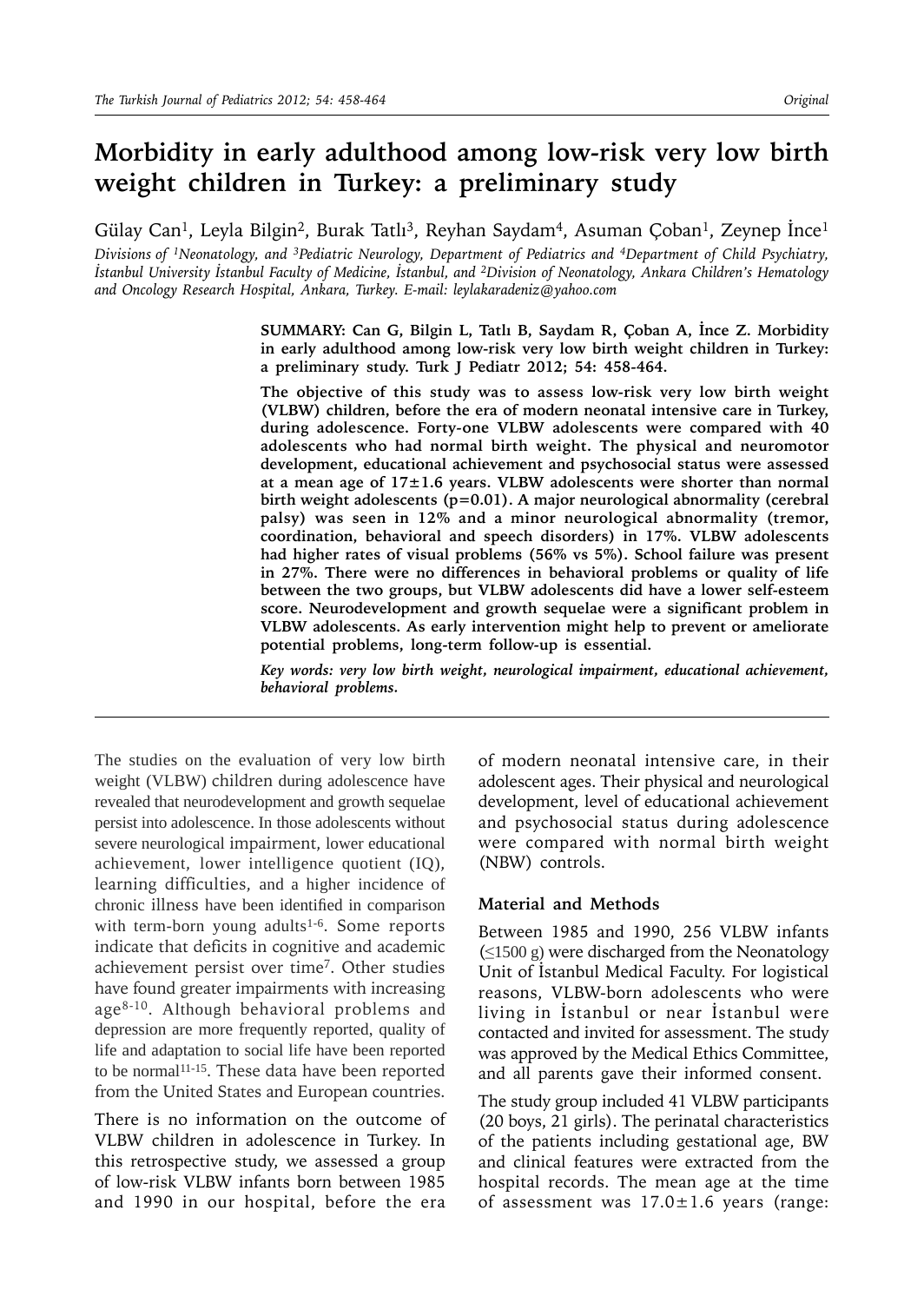14-20 years). The control group included 40 NBW children (25 boys, 15 girls) who were selected by means of a population-sampling procedure. Their mean age was  $16.4 \pm 0.5$  years (range: 16-17 years). Maternal and paternal education, occupation and socioeconomic status were classified according to the Hollingshead  $classification<sup>16</sup>$ .

Assessments were performed by a neonatologist, pediatric neurologist and clinical psychologist. The neurologist and psychologist had no information about the perinatal histories of the patients. The neonatologist interviewed VLBWborn adolescents and performed a detailed physical examination. Current height and weight were noted. All subjects were personally interviewed and were requested to complete a written questionnaire for the psychological assessment. Interviews were also conducted with the mothers on separate occasions. Information concerning educational attainment, current enrollment in an educational program and other activities was obtained by means of interviews. Health status was ascertained by means of questions concerning chronic medical, neurologic or psychiatric conditions, as well as detailed questions on alcohol and tobacco use and contact with the police. The assessment by the pediatric neurologist consisted of a standardized neurological examination. Psychological assessment included Youth Self-Report (YSR) 11-18, Rosenberg Self-Esteem Scale and Quality of Life Score.

The YSR 11-18 assesses internalizing (anxiety, depression, and overcontrolled), externalizing (aggressive, hyperactivity, noncompliant, and undercontrolled) and total problem behavior scores. It consists of 112 problem items concerning the last six-month time period. These 112 questions are scored on a 3-step scale ranging from 0 to 2, where  $0=$  not true,  $1=$  somewhat or sometimes true, and  $2=$  very often or often true. It is recommended for use only with children  $11$  to 18 years of age<sup>17</sup>.

The Rosenberg Self-Esteem Scale is a 10-item self-report measure of global self-esteem. It consists of 10 statements related to overall feelings of self-worth or self-acceptance. The items are answered on a four-point scale, ranging from strongly agree to strongly disagree. Five of the scale items have positively and five have negatively worded statements. The scale

ranges from 0-30, with 30 being the highest score. Higher scores indicate a higher level of self-esteem<sup>18</sup>.

Quality of life is an all-inclusive concept generally defined as total well-being, encompassing physical, psychological and social determinants. In order to assess this dimension, the subjects are interviewed and instructed to make a global assessment on a 100-grade Visual Analogue Scale (VAS-scale), where "1" represents the least desirable quality of life and "100" the most desirable19.

## **Statistical Analysis**

All statistical analyses were performed with the Statistical Package for the Social Sciences (SPSS) ver. 13 for Windows. Differences between the groups were determined with the use of Student's t-test for continuous variables and with the Pearson chi-square test or Fisher's exact test for discrete variables. P values of <0.05 were considered significant.

# **Results**

The mean gestational age and BW of the study group were  $31\pm2.7$  weeks (25<sup>5/7</sup>-36) and  $1252 \pm 217$  g (700-1500), respectively, whereas the mean gestational age and BW of the control group were  $39\pm1$  weeks (38-40) and  $3549\pm615$  g (2600-5250), respectively. Five VLBW infants (12%) had a BW of  $\lt$ 1000 g. There were no major congenital malformations or congenital infections. Assisted ventilation had been provided to none of the infants. The perinatal characteristics of the study group are presented in Table I. The control group consisted of completely healthy newborns with uneventful perinatal histories.

The follow-up time range of VLBW-born adolescents was between 2 months and 7 years (median: 18 months), with 19 cases (46%) having a follow-up period of <1 year.

In the study group, 29 (71%) of the mothers and 17 (41%) of the fathers had only primary school education as compared to 18 (45%) of the mothers and 12 (30%) of the fathers in the control group. The level of maternal and paternal education was lower in the study group, but the distribution of socioeconomic class was similar in both groups16 (study group: class 1: n= 3, class 2: n=15, class 3: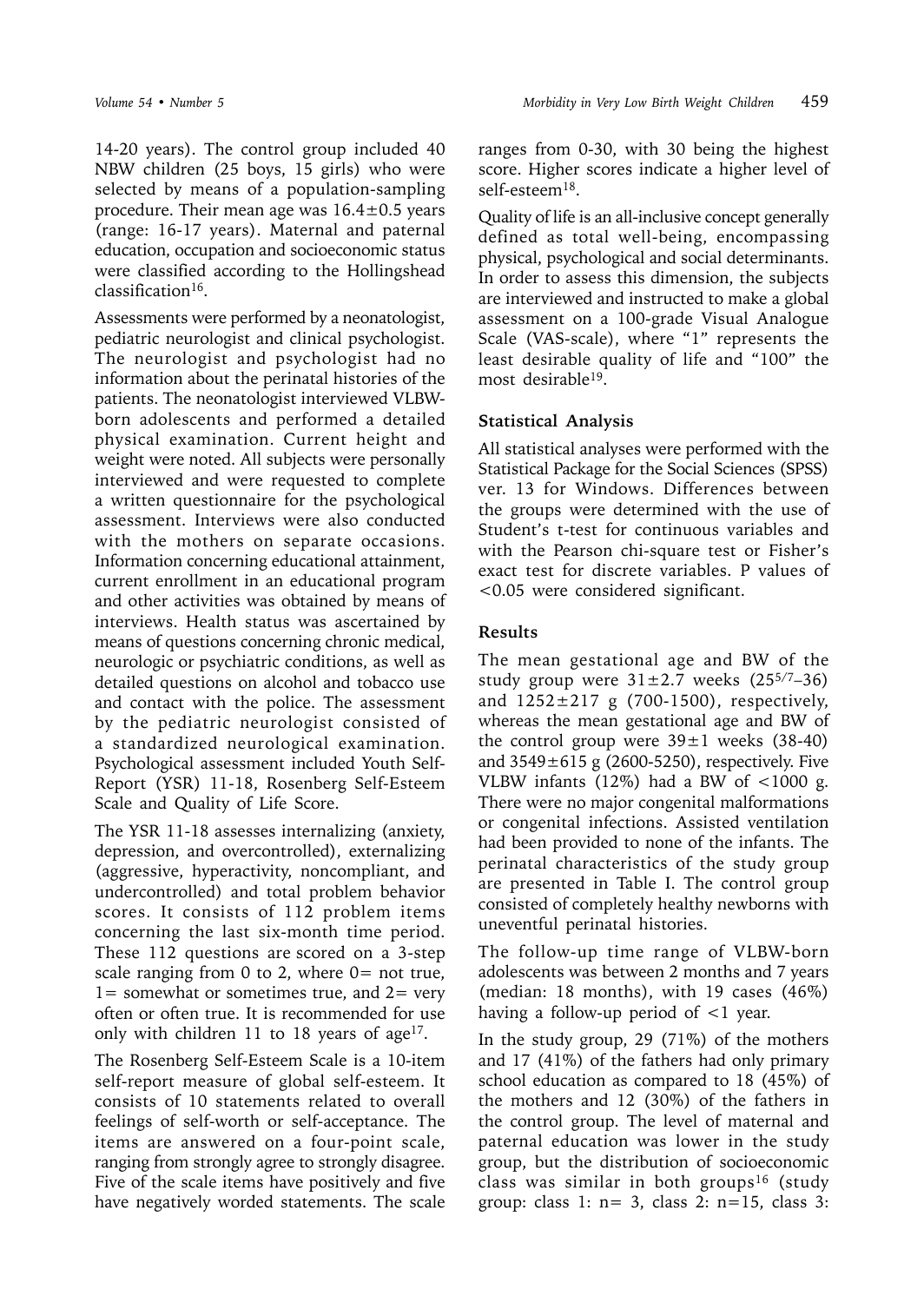|                                                     | n  |
|-----------------------------------------------------|----|
|                                                     |    |
| Small for gestational age                           | 17 |
| Sepsis                                              | 13 |
| Apnea                                               |    |
| Perinatal asphyxia                                  | 6  |
| Respiratory distress syndrome                       | 6  |
| Hyperbilirubinemia requiring exchange transfusion   | 5  |
| Hypoglycemia                                        | 4  |
| Seizure                                             | 3  |
| Patent ductus arteriosus                            | 2  |
| Polycythemia requiring partial exchange transfusion | 2  |

**Table I.** Perinatal Characteristics of the Study Group

n= 21, class 4: n=2; **control group:** class 1:  $n=2$ , class 2:  $n=17$ , class 3:  $n=20$ , class 4:  $n=1)$  ( $p>0.05$ ).

#### **Physical development**

A comparison between the current height and weight of the study and control groups showed that VLBW-born adolescents were significantly shorter than NBW adolescents (164±10 cm vs  $172\pm8$  cm,  $p=0.01$ ), but there was no significant difference between the groups in current weight:  $58 \pm 13$  kg in the study group as compared to  $61 \pm 12$  kg in the control group

(p=0.51). There were no differences with respect to gender.

#### **Neuromotor development**

The neurological problems diagnosed at the time of assessment in the study group are presented in Table II. The percentages of major (cerebral palsy) (5/41) and minor (tremor, coordination, behavioral and speech disorders) (7/41) neurological abnormalities were 12% and 17%, respectively. Table III shows the perinatal features of the cases with cerebral

**Table II.** Neurological and Visual Problems of the Study Group

| Diagnoses (n)                                                                                                              | Total, $n$ $(\%)$ |
|----------------------------------------------------------------------------------------------------------------------------|-------------------|
| Major neurological problems<br>Spastic diparesis (3)<br>Spastic tetraparesis (1)<br>Spastic hemiparesis (1)                | $5(12\%)$         |
| Minor neurological problems<br>Coordination disorder (1)<br>Tremor $(1)$<br>Behavioral disorder (1)<br>Speech disorder (4) | 7(17%)            |
| Visual problems<br>Myopia (14)<br>Strabismus (4)<br>Astigmatism (2)<br>Diplopia (1)<br>Prosis $(1)$<br>Blindness (1)       | 23 (56%)          |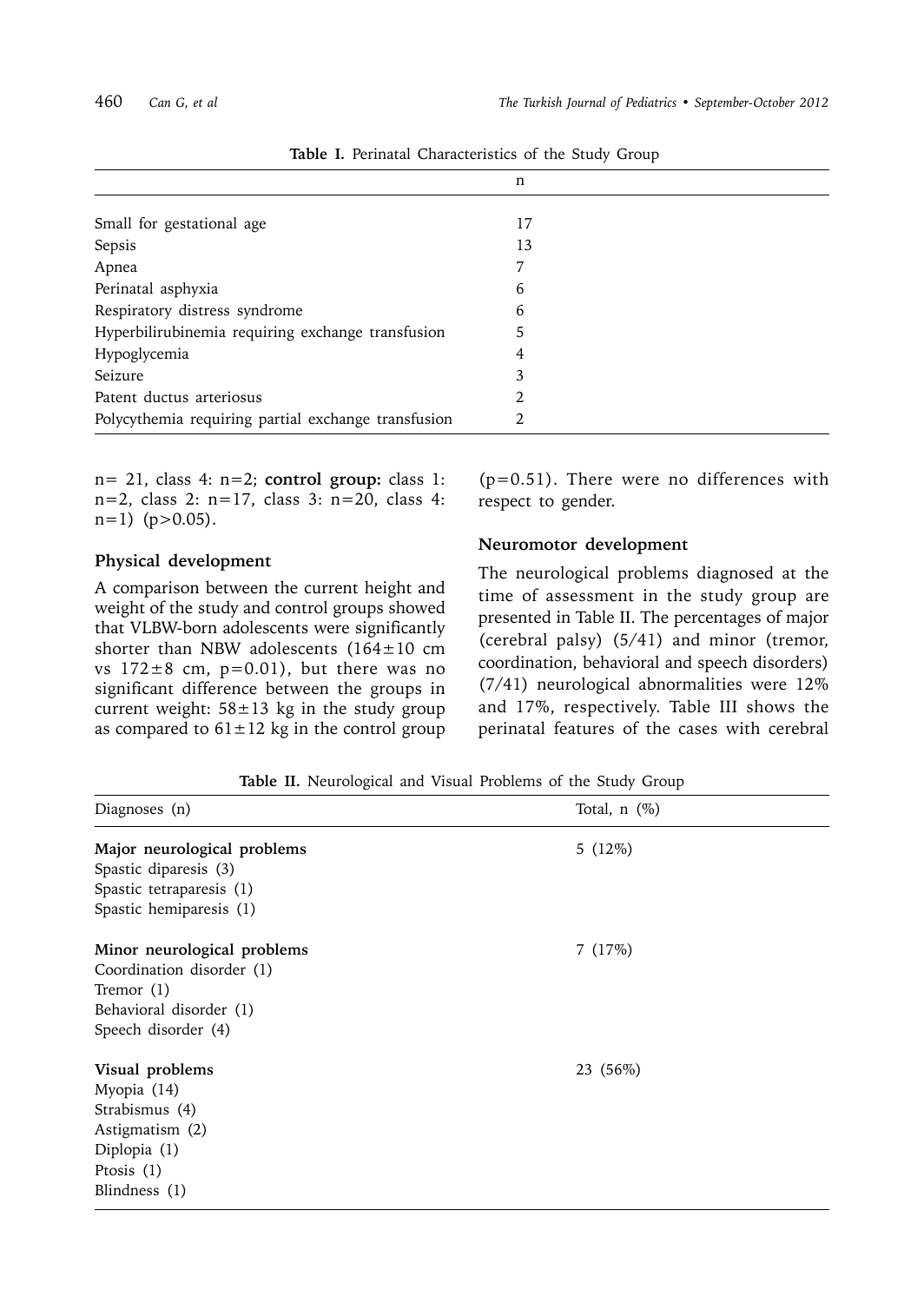| Case no            |            | П          | Ш            | IV             | V                 |
|--------------------|------------|------------|--------------|----------------|-------------------|
| Gender             | G          | B          | B            | G              | B                 |
| Gestational week   | $30^{3/7}$ | 35         | $29^{2/7}$   | 30             | 33                |
| Birth weight $(g)$ | 1310       | 1370       | 1330         | 1500           | 1160              |
| Neonatal           | <b>RDS</b> | <b>SGA</b> | <b>RDS</b>   | Sepsis         | <b>SGA</b>        |
| problems           | <b>PDA</b> | Sepsis     |              |                |                   |
|                    | Apnea      | Apnea      |              |                |                   |
| Follow-up time     | 3 months   | 4 years    | 2 months     | 4 years        | 2 months          |
| Age at assessment  | 16 years   | 17 years   | 18 years     | 20 years       | 18 years          |
| Current            | Spastic    | Spastic    | Spastic      | <b>Spastic</b> | Spastic           |
| diagnosis          | diparesis  | diparesis  | tetraparesis | diparesis      | hemiparesis       |
| Education          | High       | Secondary  | Illiterate   | Primary        | <b>Illiterate</b> |
|                    | School     | School     |              | School         |                   |
|                    |            |            |              |                |                   |

**Table III.** Perinatal Characteristics of the Cases with Cerebral Palsy

G: Girl. B: Boy. SGA: Small for gestational age. RDS: Respiratory distress syndrome. PDA: Patent ductus arteriosus.

|                  | <b>Table IV.</b> Educational Status of VLBW Adolescents |                    |            |  |
|------------------|---------------------------------------------------------|--------------------|------------|--|
|                  | Cerebral palsy $(+)$                                    | Cerebral palsy (-) | Total      |  |
|                  | $(n=5)$                                                 | $(n=36)$           | $n \ (\%)$ |  |
| Illiterate       | 2                                                       | 1                  | 3 $(7%)$   |  |
| Primary school   |                                                         | 1                  | 2 $(5%)$   |  |
| Secondary school |                                                         | 5                  | 6 $(15%)$  |  |
| High school      |                                                         | 22                 | 23 (56%)   |  |
| College          | 0                                                       | 7                  | 7(17%)     |  |

palsy. No neurological problems were detected in the control group.

Very low birth weight (VLBW)-born adolescents had poorer visual outcomes compared with their NBW peers (56% vs 5%;  $p < 0.01$ ). The visual problems encountered were myopia, strabismus, astigmatism, diplopia, ptosis, and blindness (Table II). Five VLBW-born adolescents out of 41 cases had hearing problems.

### **Educational attainment**

Table IV shows the level of educational attainment of the study group. More than half of the cases (56%) were either attending  $(n=16)$  or graduated from  $(n=7)$  high school, and an additional 7 cases were attending college. Out of 11 adolescents (27%) who had not completed their education, four were the

ones with cerebral palsy, and their mothers' education was at the elementary school level.

### **Psychosocial status**

Seven attendants in the VLBW group (3 boys, 4 girls) could not take the YSR, Rosenberg Self-Esteem and Quality of Life Scales because of their disability. In addition, 5 children (3 boys, 2 girls) in the NBW group did not answer the self-rating questionnaires accurately and were excluded from the statistical analysis.

**Youth Self-Report (YSR) 11-18:** The age of 10 children in the VLBW group was >18 and they were not given the YSR questionnaire. There were no significant differences in the internalizing, externalizing, or total problem behavior scales between the groups (Table V). However, the VLBW group had higher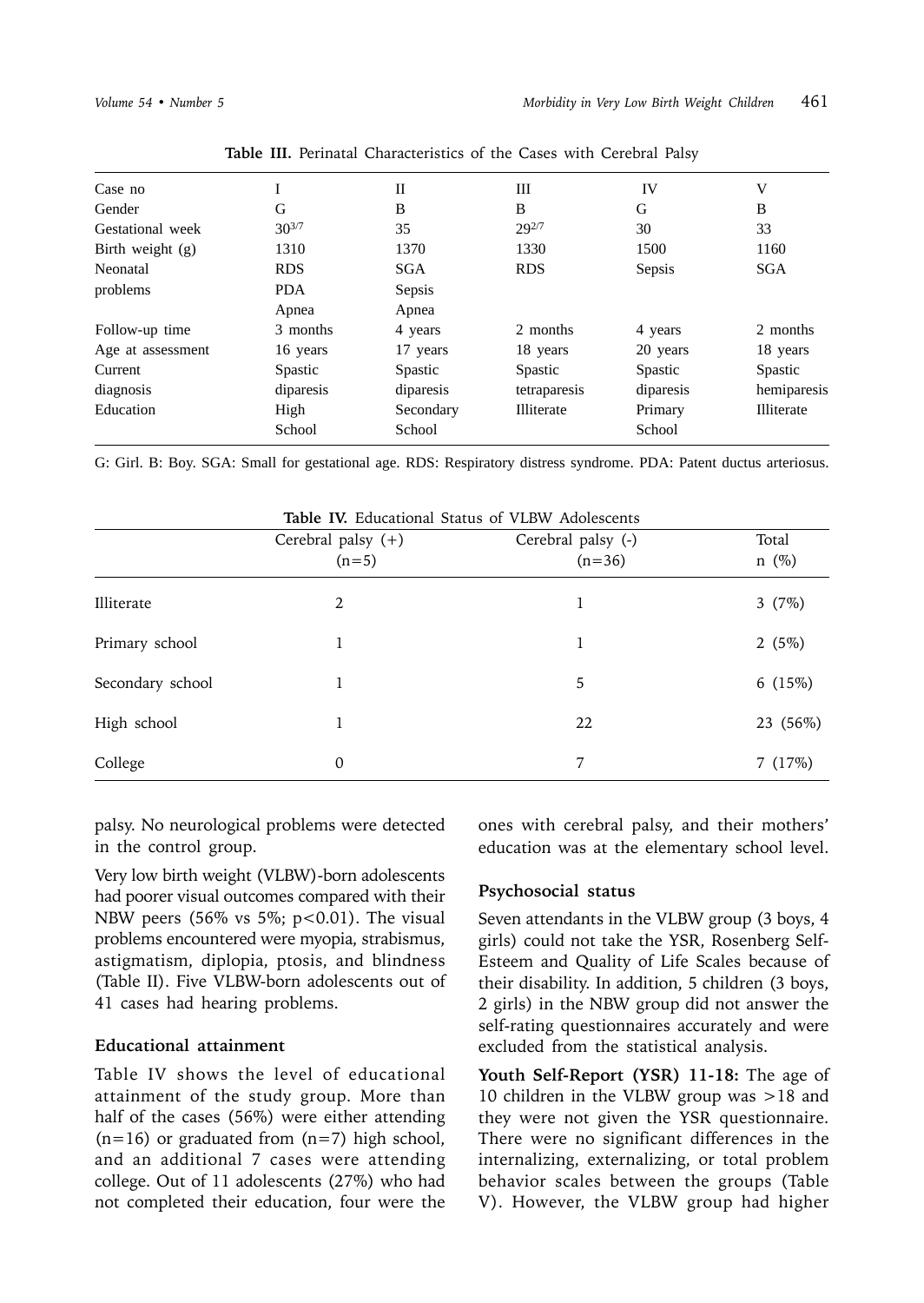|                     | <b>VLBW</b><br>$(n=24)$<br>Mean (SD) | Control<br>$(n=35)$<br>Mean (SD) | t value | p   |
|---------------------|--------------------------------------|----------------------------------|---------|-----|
| Total problems      | 51.13 (9.37)                         | 51.20 (10.14)                    | .03     | .98 |
| Internalizing       | 55.33 (10.79)                        | 52.89 (11.77)                    | .81     | .42 |
| Externalizing       | 45.46 (8.75)                         | 49.14 (10.77)                    | 1.39    | .17 |
| Withdrawn           | 48.33 (12.74)                        | 42.83 (10.19)                    | 1.84    | .07 |
| Somatic complaints  | 43.46 (8.87)                         | 43.77 (7.29)                     | .15     | .88 |
| Anxious/depressed   | 46.08 (8.27)                         | 45.86 (8.46)                     | .10     | .91 |
| Social problems     | 43.50 (6.26)                         | 43.43 (7.77)                     | .25     | .81 |
| Thought problems    | 41.88 (4.97)                         | 43.29 (6.91)                     | .86     | .39 |
| Attention problems  | 43.00 (9.73)                         | 40.51 (13.02)                    | .79     | .43 |
| Delinquent behavior | 38.13 (6.55)                         | 41.43 (7.67)                     | 1.51    | .14 |
| Aggressive behavior | 38.00 (7.16)                         | 40.83 (9.86)                     | 1.20    | .23 |

**Table V.** Mean Values of Youth Self-Report

internalizing problem scores (which includes anxiety/depression, withdrawn behaviors and attention problems), while the NBW group had higher externalizing problem scores (which includes aggressive behaviors, delinquent behavior and thought problems).

**Rosenberg Self-Esteem Scale:** There were significant differences between the groups on self-esteem scores (Pearson chi-square=6.65, p<0.01). There were no low self-esteem scores in the two groups. Sixteen cases (37%) in the VLBW group and 27 cases (63%) in the NBW group had high-level self-esteem scores. Meanwhile, 8 cases (31%) in the NBW group and 18 cases (69%) in the VLBW group had moderate-level self-esteem scores. In conclusion, the VLBW group had moderatelevel self-esteem scores, while the NBW group had a high level of self-esteem.

**Quality of life scores:** Self-rated quality of life scores did not differ between the groups (Pearson chi-square=3.80, p>0.05). Twenty cases (45%) in the VLBW group and 24 cases (55%) in the NBW group rated their quality of life under "good and very good" condition.

There were no significant differences between the two groups in the rates of smoking, alcohol use, and general health status. There was also no illicit drug use or contact with the police.

# **Discussion**

Most preterm infants may survive without major disabilities; however, some of them have major problems such as cerebral palsy, mental

retardation, blindness, and deafness<sup>20</sup>. Before the use of surfactant, multiple studies reported elevated rates of adverse neurologic outcomes including cerebral palsy and visual impairment in VLBW infants. In an Australian cohort of children with a birthweight  $<1000$  g who were evaluated at 14 years of age, 6% had bilateral blindness, 5% had deafness requiring hearing aids, and 10% were severely disabled21,22. Hille et al.<sup>4</sup> documented that  $12.6\%$  of very preterm and/or VLBW infants experienced moderate or severe problems in cognitive or neurosensory functioning at 19 years of age. In our study, cerebral palsy was present in 12% and minor neurological impairment in 17% in VLBW adolescents, and they had poorer visual outcomes compared with their NBW peers.

Very low birth weight (VLBW) may influence adult growth attainment. Weiler et al.<sup>23</sup> showed that young adults born preterm were significantly shorter than those born at term. They concluded that premature birth resulted in a lower height achievement by young adult age. Hack et al.<sup>2</sup> examined the growth of VLBW infants to the age of 20 years. They reported that VLBW females catch-up growth by the time they are 20 years of age, whereas VLBW males remain significantly shorter and lighter than controls. In our group, VLBW-born adolescents were shorter than their NBW-born peers, but there was no difference in their current weights. There were also no differences with respect to gender.

Studies on very preterm and VLBW children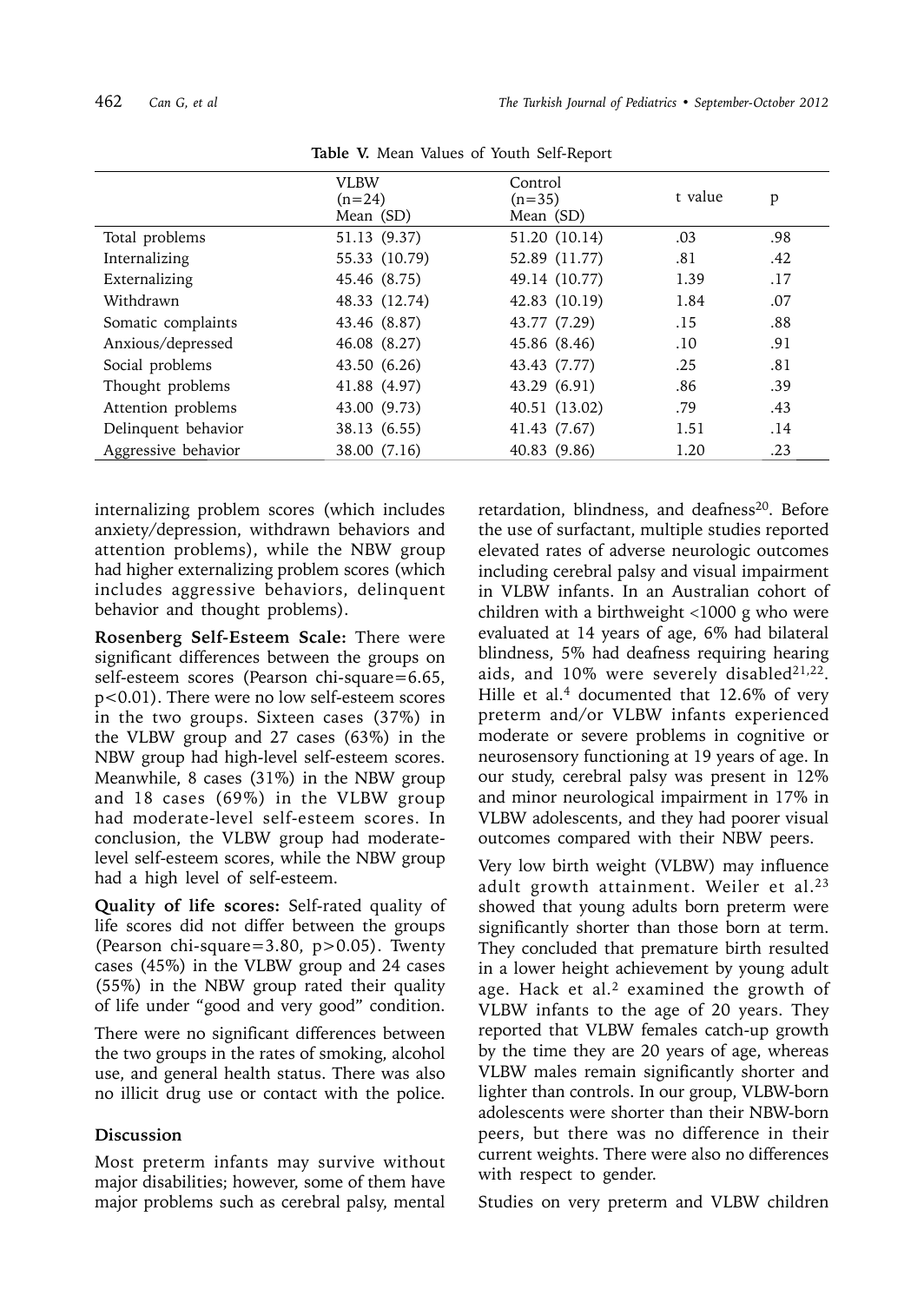reported lower academic skills in young adulthood as compared with control subjects or the general population<sup>1,4,13,24</sup>. Among the articles on VLBW survivors as young adults, the most notable is the study by Hack et al.1, which describes a large cohort. They reported that fewer VLBW young adults than NBW young adults had graduated from high school (74% vs 83%, p=0.04). Subanalyses of those participants with the lowest education (<high school) revealed a higher proportion of male participants in this category than female participants, and fewer VLBW male participants compared with female participants. However, according to Saigal25, the proportion of extremely (E)LBW young adults who graduated from high school was similar to their NBW peers (82% vs 87%, p=0.21). In our study, school failure was present in 27% in VLBW adolescents (11/41). As all the subjects in the control group were high school students, no comparison could be made.

During childhood and adolescence, VLBW children are reported to have more overall behavioral problems in comparison with NBW control subjects. The most common problems are attention weakness, hyperactivity, withdrawn behavior, anxiety, and depression<sup>12,26,27</sup>. Hack et al.11 showed significantly more psychopathology among VLBW young adults than control subjects, including internalizing symptoms in women and possible thought problems in both men and women. In our study, there were no significant differences in the internalizing, externalizing, or total problem behavior scales between VLBW and NBW adolescents.

As a complement to somatic and mental health measures, the assessment of long-term outcome has increasingly included subjective ratings of self-esteem and quality of life in order to incorporate the patients' own perspective. According to some studies, preterms did not differ from full-terms in measures of self-esteem24,28, but in our study, VLBW adolescents had a lower self-esteem score than their NBW peers. Most of the earlier studies found a normal perceived quality of life in early adulthood<sup>12,24,29</sup>, similar to our study. In a systematic review, Zwicker and Harris<sup>14</sup> reported that in young adulthood, differences in physical functioning persisted, but subjective quality of life was similar to that of their

NBW peers. Similarly, Johnson et al.<sup>30</sup> found that extremely low gestational age teenagers at 16 years of age had an optimistic view of the future, despite academic and health difficulties.

Although Bjerager et al.19 noted similar rates of alcohol and drug use in VLBW young adults and controls, Hack et al. $<sup>1</sup>$  reported</sup> lower rates of alcohol and drug use among VLBW subjects. They postulated that it might result from increased parental monitoring of VLBW children. In our study, there were no significant differences between VLBW and NBW adolescents in the rates of smoking and alcohol use.

In our group, the follow-up time was significantly lower. Previous studies of VLBW infants had greater loss to follow-up among children whose mothers had lower levels of education and were of a lower social class<sup> $1,31$ </sup>. Similarly, in our study, 71% of mothers had only primary school education.

This study has a number of limitations. One of the principal limitations is the loss of 84% of the eligible patients. All efforts to trace the cohort by post were made, but many had moved in the preceding 10 years. Therefore, the data presented here underestimates the problems faced by the total surviving population of VLBW teens. Despite its limitations, this study shows that even low-risk VLBW adolescents carry a high risk of morbidities in the long-term: they are shorter, have higher rates of neurological impairment, poorer visual outcomes, and lower self-esteem score compared with their NBW peers.

In conclusion, long-term monitoring of VLBW infants extending into adolescence and adulthood is important in terms of morbidity. We are of the opinion that babies should be followed closely and home visits should be done, if necessary, to determine these problems. Early diagnosis and support programs should be developed considering the education of the parents in relation to the adolescent's academic success, in addition to physical, neurologic, psychopathologic, and late visual morbidities.

#### **REFERENCES**

1. Hack M, Flannery DJ, Schlucher M, Cartar L, Borawski E, Klein N. Outcomes in young adulthood for verylow-birth-weight infants. N Engl J Med 2002; 346: 149-157.